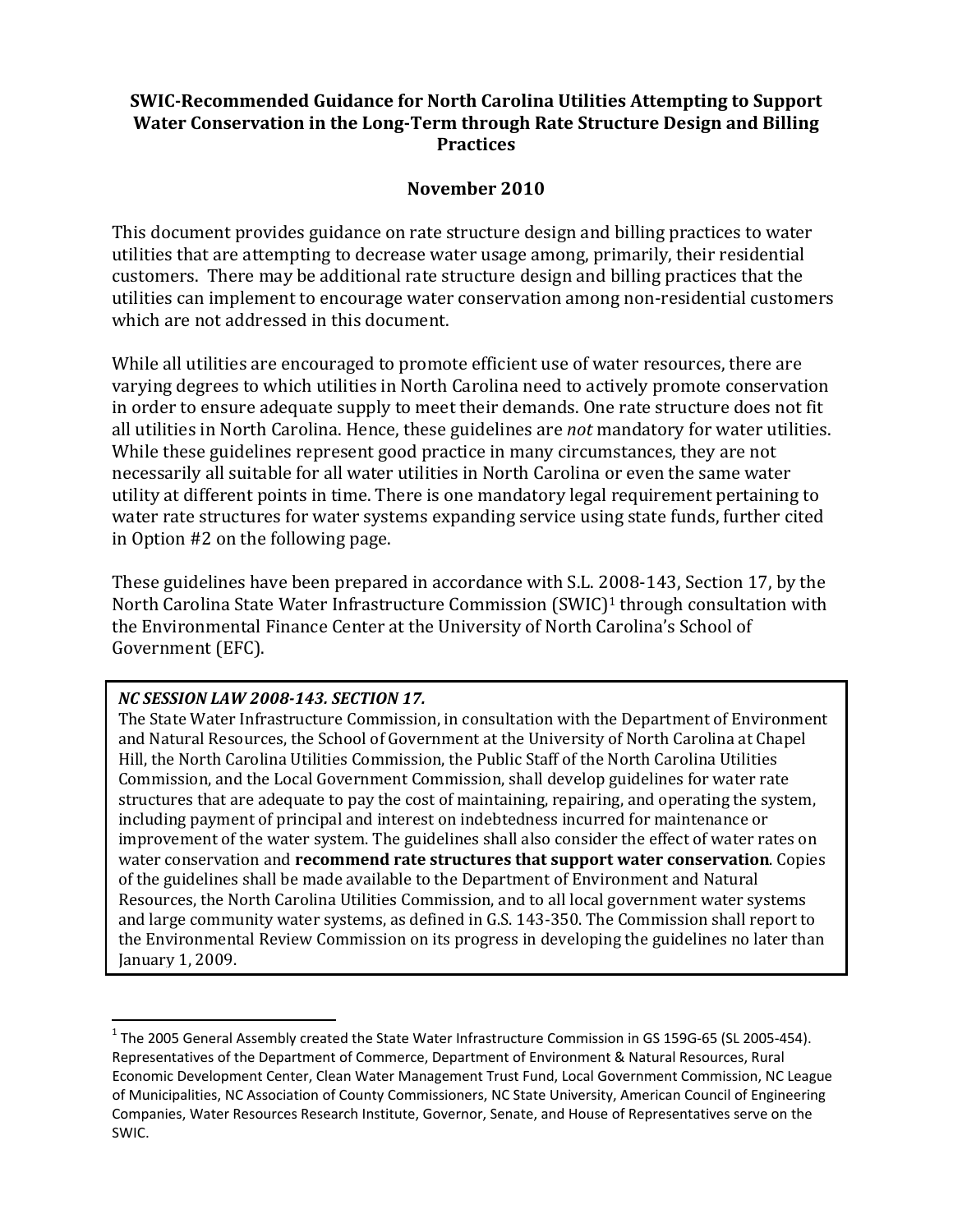#### **RECOMMENDATIONS**

All utilities should determine the cost to deliver service in the short and long term, and establish a baseline revenue requirement prior to engaging in additional rate deliberations. In 2009, SWIC adopted criteria which are used by North Carolina funding agencies in determining the adequacy of rate structures to pay the cost of maintaining, repairing, and operating the system, including payment of principal and interest on indebtedness. This document can be found at http://www.ncwater.org/drought/section9.php. Utilities should also consider the cost of future system rehabilitation, improvements and expansion when considering rate structures. In order to appropriately evaluate rates and rate structures, utilities should develop and analyze data on costs and water consumption at the customer level. 

Once the utility has determined the baseline cost to deliver services, utilities attempting to encourage conservation may consider implementing as many of the following options as desired, realizing that there may be tradeoffs with other utility policies and priorities. Utilities should only embark on implementing conservation-oriented rate structures if they are judged to also be financially and economically sound.

# **RATE STRUCTURE AND BILLING OPTIONS**

Utilities attempting to encourage conservation may consider implementing as many of the following options as desired, realizing that there may be tradeoffs with other utility policies and priorities. A guiding principle in setting rates is that customers respond to rates by adjusting their discretionary water use.

#### 1. **Set prices that encourage water conservation at the average as well as high levels of residential customer consumption.**

Average residential consumption varies from utility to utility, but is close to  $4,000-5,000$ gallons/month across the state. Information about the range of prices being charged in NC can be obtained from rates surveys, such as the NC League of Municipalities/Environmental Finance Center annual statewide rate survey.

#### 2. **Do not charge residential customers (or usage below 20,000 gallons/month) using a decreasing block rate structure.**

A "decreasing block rate structure" is one where the volumetric price for water  $(\frac{1}{0.000} + \frac{1}{1.0000})$ gallons or \$/ccf) decreases for higher levels of consumption. This is an *option* for all utilities, but is *mandatory* for local governments and large community water systems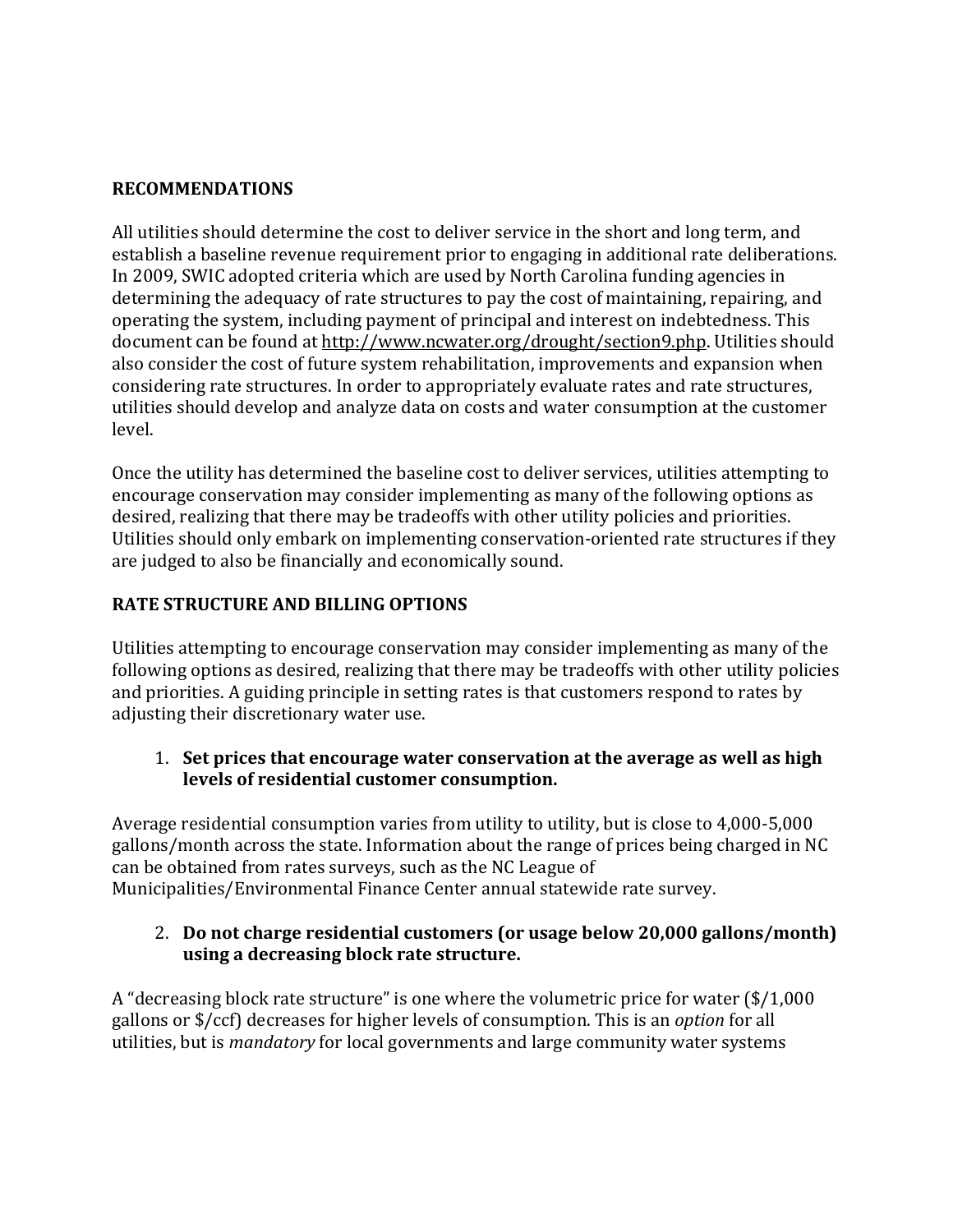applying for state funds for extending water lines or expanding water treatment capacity, based on S.L. 2008-143. It can be accomplished in one of two ways<sup>2</sup>:

- a) Avoid using a decreasing block rate structure for any rate structure designed specifically for residential customers only, or
- b) For utilities that use the same decreasing block rate structure for all of their customers, not differentiating between residential and non-residential customers, the first block must contain at least the first 20,000 gallons/month in order to ensure that all residential usage is charged at a uniform rate.

### 3. **Design a rate structure that significantly reduces total bills for customers that reduce water consumption.**

This is accomplished by using lower base charges, not including consumption allowances with the base charge, and setting higher volumetric prices wherever possible. *However*, *encouraging conservation is only one objective of rates, and should not be used at the expense of recovering the costs of service and providing revenue stability to the utility.* Many utilities, particularly small ones, may find it more suitable to charge high base charges to ensure financial sustainability.

4. **Use an increasing block rate structure with 3 or 4 blocks within the first 20,000 gallons/month**. **Utilities with residential increasing block rate structures that use substantial rate differentials between blocks should realize a conservation response.**

An "increasing block rate structure" is one where the volumetric price  $(\frac{1}{0.000}$  gallons or \$/ccf) increases for higher levels of consumption. Having an increasing block rate structure alone is not sufficient to encourage conservation without setting substantial rate differentials between blocks (see NC League of Municipalities and the Environmental Finance Center's "2006 How Much Does Clean Water Cost: The Story Behind the Revenue"). The first block beyond the base charge should be set near the wintertime average residential water use at the utility, or less than 5,000 gallons/month by default.

- 5. **As an alternative to an increasing block rate structure, use a uniform rate structure with a higher volumetric price or a seasonal rate structure that permanently charges higher rates in the summertime than in the**  $$
- 6. **Charge higher impact fees (system development charges) for irrigation water meters than for standard household water meters and/or create a residential irrigation meter rate structure and charge a higher volumetric price for irrigation water than for standard household water.**

Utilities often have to size their treatment, storage and distribution capacity to meet the peak summertime demand, which is partially driven by residential irrigation demands.

 $2$  This requirement only applies to the rates assessed on metered usage past the initial base ("minimum") charge and consumption allowance.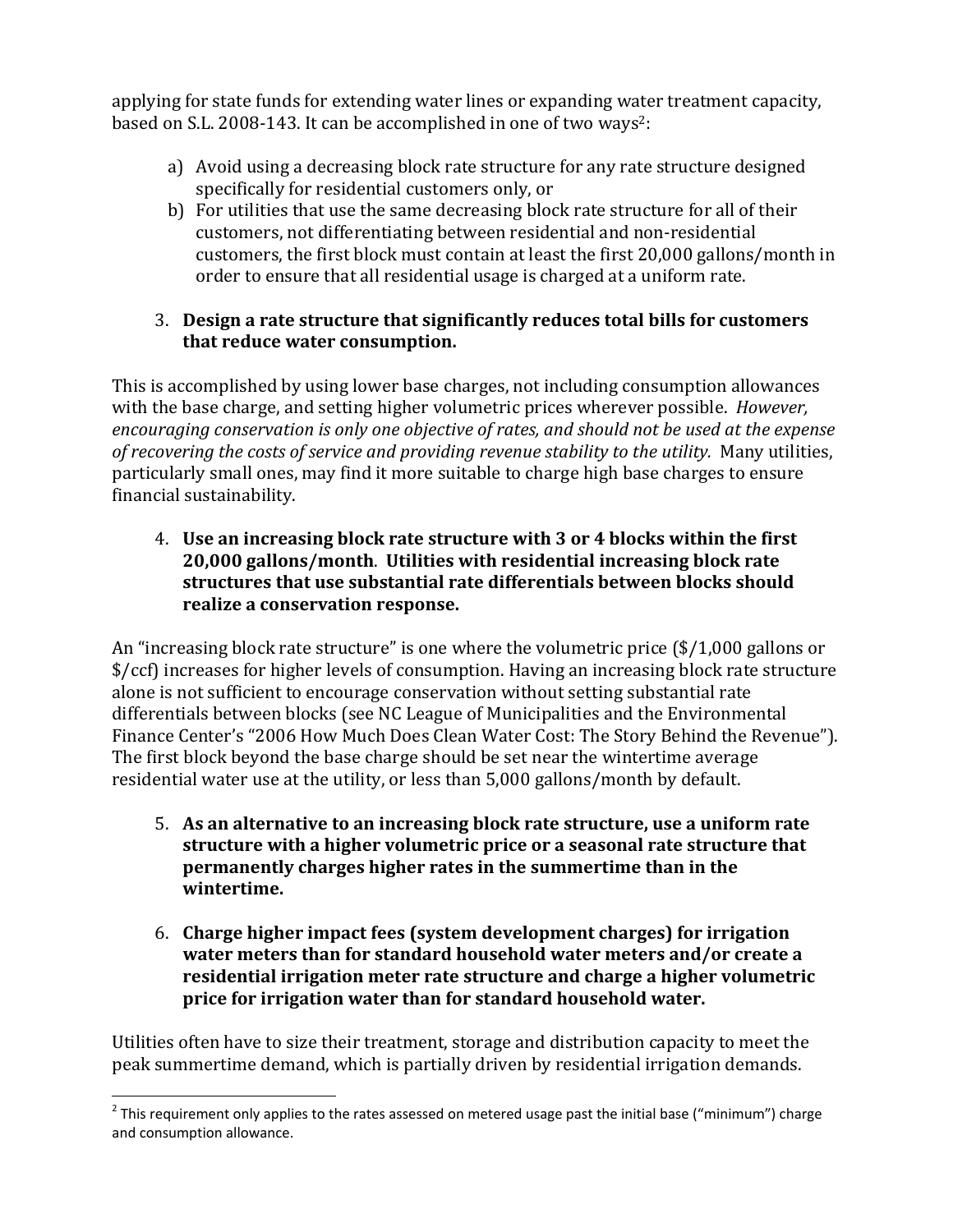This increases the costs for the utility even though that extra capacity is only used during a few months in the summer to serve the customers that use water for irrigation. The utility could recover the costs of extra capacity by charging higher impact fees for irrigation meters and/or by charging higher rates for water sold through irrigation meters. For utilities with increasing block rate structures, irrigation rates should at least be as high as the most expensive block price for the standard residential household use. Water use through irrigation meters are not usually charged sewer rates.

# 7. **Use a monthly billing period**.

The more frequently a customer receives utility bills, the more aware they are of their consumption and the more price-responsive they are in their conservation efforts. Utilities are encouraged to use monthly billing when fiscally feasible.

# 8. **Provide price and use information on customers' bills**.

Use the bill itself as a document to share information with the customer. Customers that can view their current and/or historic water use along with their utility's rates on the bill itself often adjust their consumption behavior and use less water.

## 9. **Encourage sub‐metering in apartment complexes and other master‐metered multi‐family residential housing areas.**

Customers that receive their own utility bill directly have a greater financial incentive to repair leaks and conserve on water usage.

# 10. **Review rates each year and adjust rates as needed to meet both operating and long‐term costs.**

Rates should be reviewed at least once a year to ensure that rates meet system costs. Increases also may be used to encourage conservation actions that respond to rate structure. Each year in North Carolina, about half of the utilities raise their rates.

# 11. **In concert with the Water Shortage Responses Plans, consider a role for temporary rate adjustments (e.g.: "drought surcharges") that are tied to drought conditions and water storage levels.**

These rate adjustments must be temporary and their implementation period should be clearly tied to water storage triggers identified in the water shortage response plan. Utilities should develop and adopt their temporary rate adjustment policies and communicate them with their customers before the next drought or water shortage period. This strategy can compensate for lost revenue due to the imposition of other water conservation measures. 

# **RESOURCES**

Guidance on how NC state funding agencies evaluate whether a water rate structure is adequate to pay the cost of maintaining, repairing and operating the system, including